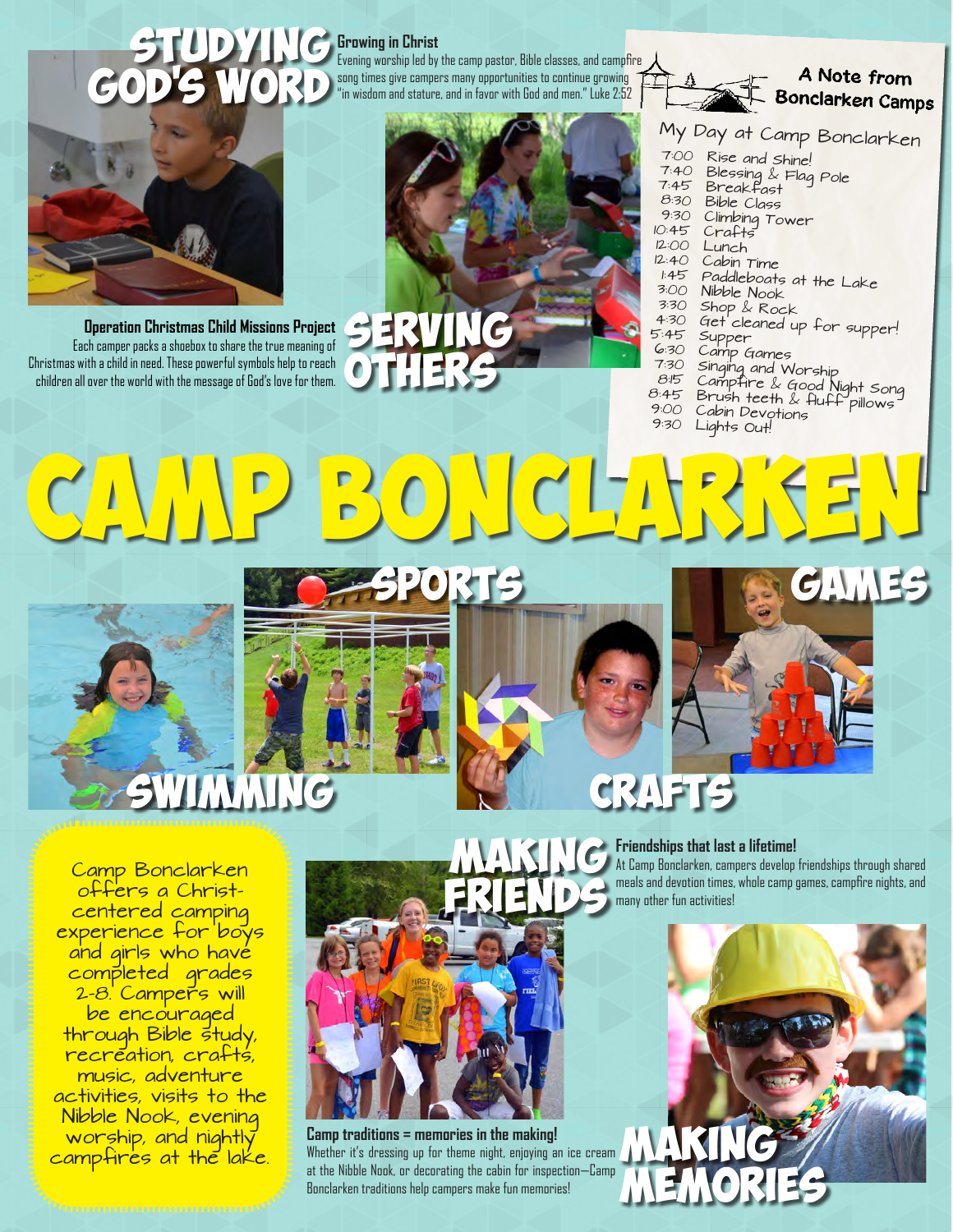# Music/Drama Camp

Music/Drama Camp is a great opportunity for boys and girls who have completed grades 2-8 to have lots of fun learning about set design, costuming, and program design in preparation for a musical production based on God's Word and Biblical principles. Musicals performed include: Operation Christmas Child: the Musical, Go, Go Jonah, Esther-Ordinary Faith, The Promise Cruise, Amerikids: In God We Trust, Donkey Tales, and Cross Country.

Camp culminates on Friday evening with the performance of the musical and a pizza & swim party. Parents, friends, and family are encouraged to attend this admission-free performance.



#### **Purpose Statement**

Bonclarken Conference Center and Camps exist to provide and promote a Christian environment for inspiration and renewal, worship, education, fellowship, and recreation.

**Medical Information**

**Please note:** Medical forms must be completed for each camper each year. Previous medical forms may not be used for this year's camps. A physical conducted by a licensed medical professional is required for each camper.

Please mail the signed, completed physical form in time to arrive two weeks prior to the start of camp.

## **Camp Safety**

For camper safety and protection, all activities are governed by American Camping Association standards. All waterfront activities are supervised by certified lifeguards. All campers are required to obey the rules posted at the waterfront and are expected to follow instructions of the lifeguards.



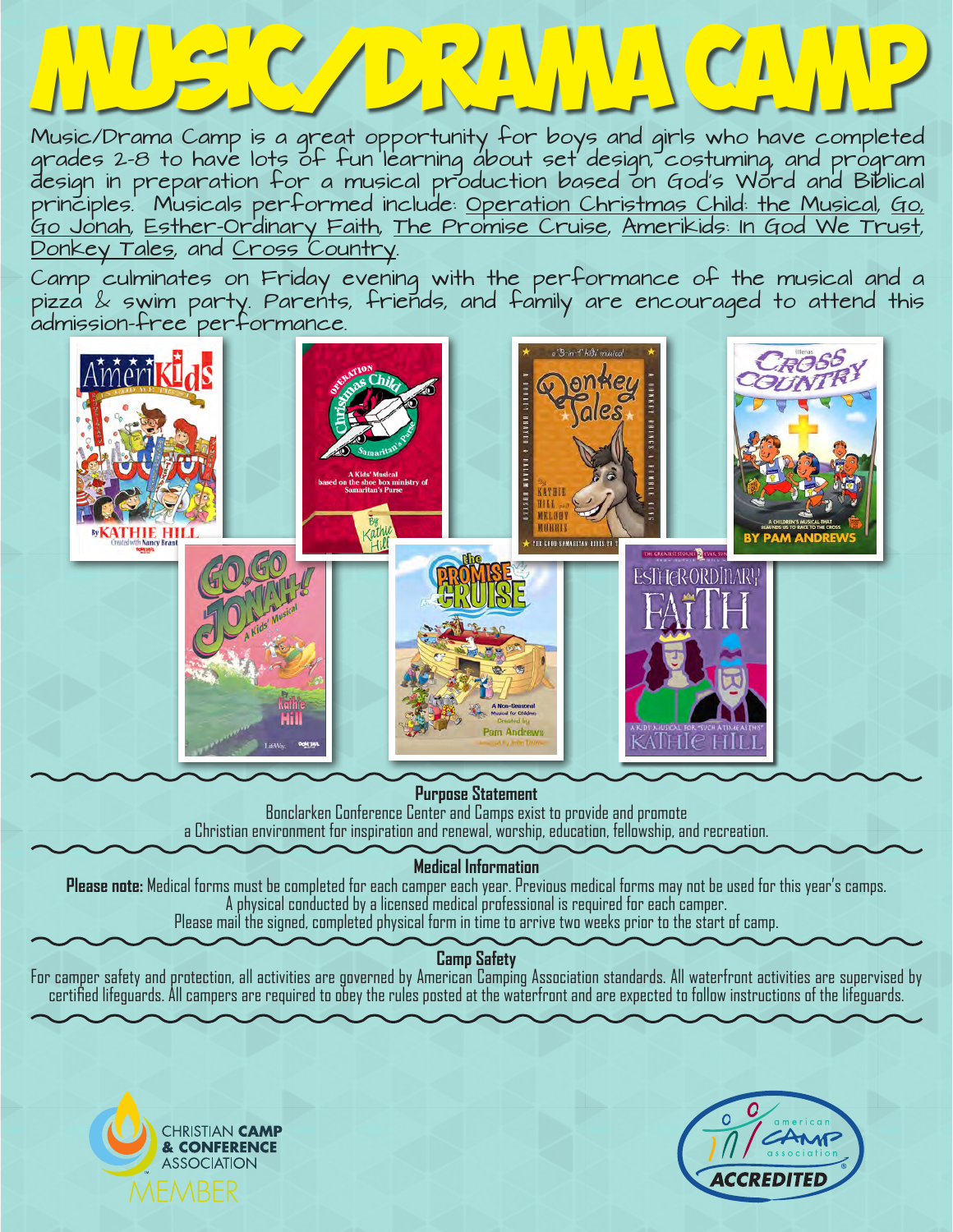### **Description of Bonclarken Camps Adventure Activities**

The activities mentioned on the Bonclarken Camp Programs Child/Youth Release waiver will be provided by Camp Bonclarken or Music/Drama Camp in conjunction with the Bonclarken Recreation Department. The Bonclarken Recreation Department strives to further the gospel of Christ and His love by providing opportunities for those using our facilities to be challenged and grow. Our philosophy is one that focuses on personal growth through "challenge by choice" rather than competition.

Adventure activities provide campers an opportunity to experience powerful spiritual and personal growth by challenging them to try new things in a safe, supportive environment. By offering a variety of adventure and recreational activities, we hope to encourage all guests who participate to excel in their own way. Campers will have the option to sign up for one or more of these activities on the first day of camp, however they are not required to sign up for or participate in any of these activities. Please note age requirements for each activity and be aware that not all activities are offered at each session of camp.

#### Climbing Tower

Bonclarken's 45-foot climbing tower simulates the popular activity of rock climbing. Campers have the option to scale a climbing wall with routes ranging from very easy to very challenging. All adventure activities are conducted with the utmost attention to safety. All necessary equipment such as harnesses, carabineers, helmets, and ropes are provided, managed, fitted, and set up by our trained and experienced staff.

*\*Minimum requirements: 6 years of age. Campers must be able to fit into our harnesses- NO special rigging can be allowed.*

#### Indoor Challenge Elements

*During camp, the indoor challenge elements are generally used as a rain/inclement weather plan in place of the climbing tower/high swing/zipline. Campers may participate* in the Dangle Duo (two campers work together to climb a giant ladder); the Cat Climb (campers scale a rope using vertical blocks); the Flying Squirrel (the camper is attached to the end of a rope via a harness and is hoisted aloft by the efforts of the rest of the group pulling on the other end of the rope); the indoor giant swing (see High Swing); and the indoor climbing wall (see Climbing Tower). All adventure activities are conducted with the utmost attention to safety. All necessary equipment such as harnesses, carabineers, helmets, and ropes are provided, managed, fitted and set up by our trained and experienced staff.

*\*Minimum requirements: 8 years of age and must be able to fit into our harnesses- NO special rigging can be allowed.* 

#### Leap of Faith

Campers climb a 20 foot telephone pole and leap to tag a hanging element before being gently lowered to the ground. All adventure activities are conducted with the utmost attention to safety. All necessary equipment such as harnesses, carabineers, helmets, and ropes are provided, managed, fitted, and set up by our trained and experienced staff.

*\*Minimum requirements: 8 years of age and must be able to fit into our harnesses- NO special rigging can be allowed.* 

#### Paintball

Campers play on two teams of up to 5 people each in an exciting game of last man standing. Bonclarken provides extensive safety orientation; paintball markers (guns) and paintballs appropriate for use on our wooded course; and protective equipment including full face masks.

*\*Minimum requirements: 12 years of age. Campers must wear long pants, hiking or tennis shoes - expect clothes to get very dirty. Outside equipment and paint is not permitted.* 

#### New Heights Dual Zipline

Campers climb to a platform where a trained staff member clips them to a zipline pulley. From the platform, there is an exciting drop followed by a speedy ride along the cable. All adventure activities are conducted with the utmost attention to safety. All necessary equipment such as harnesses, carabineers, lobster claw clips, helmets, and ropes are provided, managed, fitted, and set up by our trained and experienced staff.

*\*Minimum requirements: 8 years of age and must be able to fit into our harnesses- NO special rigging can be allowed.* 

#### Boating

Campers can use paddleboats or funyaks to navigate Bonclarken Lake. In order to use funyaks, campers must be 12 years old and have passed the swim test. Campers may also ride paddleboats; campers under age 8 must be accompanied by an adult. Our trained and experienced lifeguards manage and guard the waterfront, provide extensive safety orientation, fit campers for personal flotation devices (PFDs), and check boats out to campers. Safety provided equipment includes US Coast Guard approved PFDs in the appropriate size.

#### **Swimming**

Campers can swim or splash in our junior Olympic-size pool. Depths of the pool range from 3.5' to 8' in clearly designated and divided areas. In order to be able to swim in the 8' deep end area, campers must pass the swim test by demonstrating ability to swim 25 yards continuously unassisted using strong swimming technique and without stopping. Our trained and experienced lifeguards manage and guard the pool continuously.

#### Archery

Campers receive basic instruction in archery and use novice bows to shoot at targets. Safety equipment includes armguards. *\*Minimum age: 8 years.* 

#### Sliding Rock Trip

Campers travel by van to Sliding Rock. Sliding Rock is a 60' natural rock slide with a 6-7 foot deep pool at the base. It is located in Pisgah National Forest and is a Forest Service recreation area with lifeguards on duty.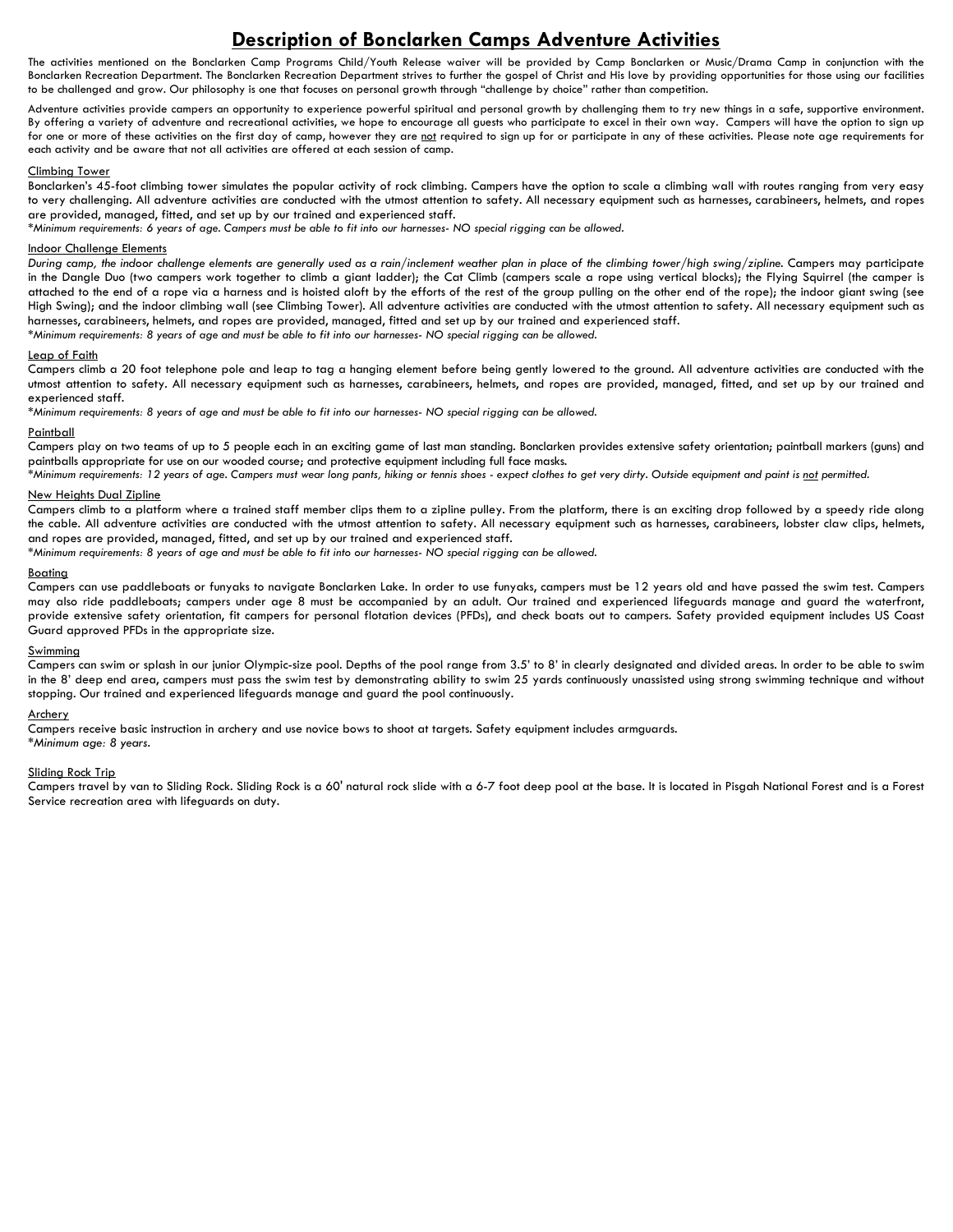# **Bonclarken Conference Center Food Allergy Policy**

 Bonclarken Conference Center is committed to the health, wellbeing, and inclusion of all our guests. Bonclarken Conference Center is not an allergen-free facility and makes no guarantee that guests with food allergies will not come into contact with allergens. Bonclarken does not make any guarantees, implicit or explicit, that any of our food, serving vessels, preparation vessels, utensils, or glassware will be free of all allergens. However, within reasonable limits, we will work to assist guests and groups in self-management of food allergies and provide them with a safe and enjoyable experience at Bonclarken. In order to best serve groups and individuals in the area of food allergies, Bonclarken has adopted the following policies:

 **Group Leader Responsibilities** —It is imperative that group leaders do the following in case of food allergy:

- Identify group members with food allergies and be aware of the nature of them.
- Assist the guest or guest's parent/guardian in notifying Bonclarken Conference Center of the nature of the allergy.
- Make other group members aware of any restrictions on the food they may bring with them and anything they should do to avoid exposing the affected guest to food allergens.
- Ensure that there is a qualified adult in the group to provide basic health supervision. This person or a member of the group should possess current certification in first aid and CPR by a nationally-recognized provider. This person should be familiar with the appropriate medications and/or rescue treatments for all group members suffering from food allergies or other life-threatening conditions.
- Gather, maintain, and have available at all times information on all members of the group, which includes: name, address, emergency contact names and numbers, and any allergies/health conditions/restrictions. For minors without a parent on site, group leaders should also have signed permission to seek emergency treatment.
- Plan actions and identify resources that can be used in case of emergency.

 **Individual Responsibilities** —It is imperative that the guest with a food allergy or the parent/guardian of the guest with a food allergy do the following:

- Notify group leaders and Bonclarken Conference Center of the nature of the allergy.
- Assist group leaders in identifying reasonable strategies to manage the food allergy.
- Share the guest's Food Allergy Action Plan with the group leaders and other group members who will be in close contact with the guest.
- Provide appropriate medications and/or rescue treatments for the guest to carry at all times.
- Authorize and train the group's designated health care supervisor to identify signs of an allergy crisis, administer appropriate medications and/or rescue treatments, and notify emergency contacts should the guest be incapacitated.
- Make sure all medications and prescriptions are up-to-date.
- In the case of minors, review with and educate the minor on allergy self-management and strategies for seeking assistance and handling an allergy crisis.

 **Bonclarken Conference Center Responsibilities** —Bonclarken Conference Center will do the following in case of food allergy:

- Be an "allergy-aware" facility that works to provide an inclusive, least-restrictive environment for our guests to the best of our abilities.
- Assist the guest or guest's parent/guardian in identifying reasonable and appropriate self-management strategies for dealing with food allergies in our dining hall and on our grounds.
- Allow guests with documented food allergies to replace dining hall food with their own allergen-free food so they can participate in fellowship through meals with their group.
- Make maps and directions to area healthcare facilities available to guests and group leaders.